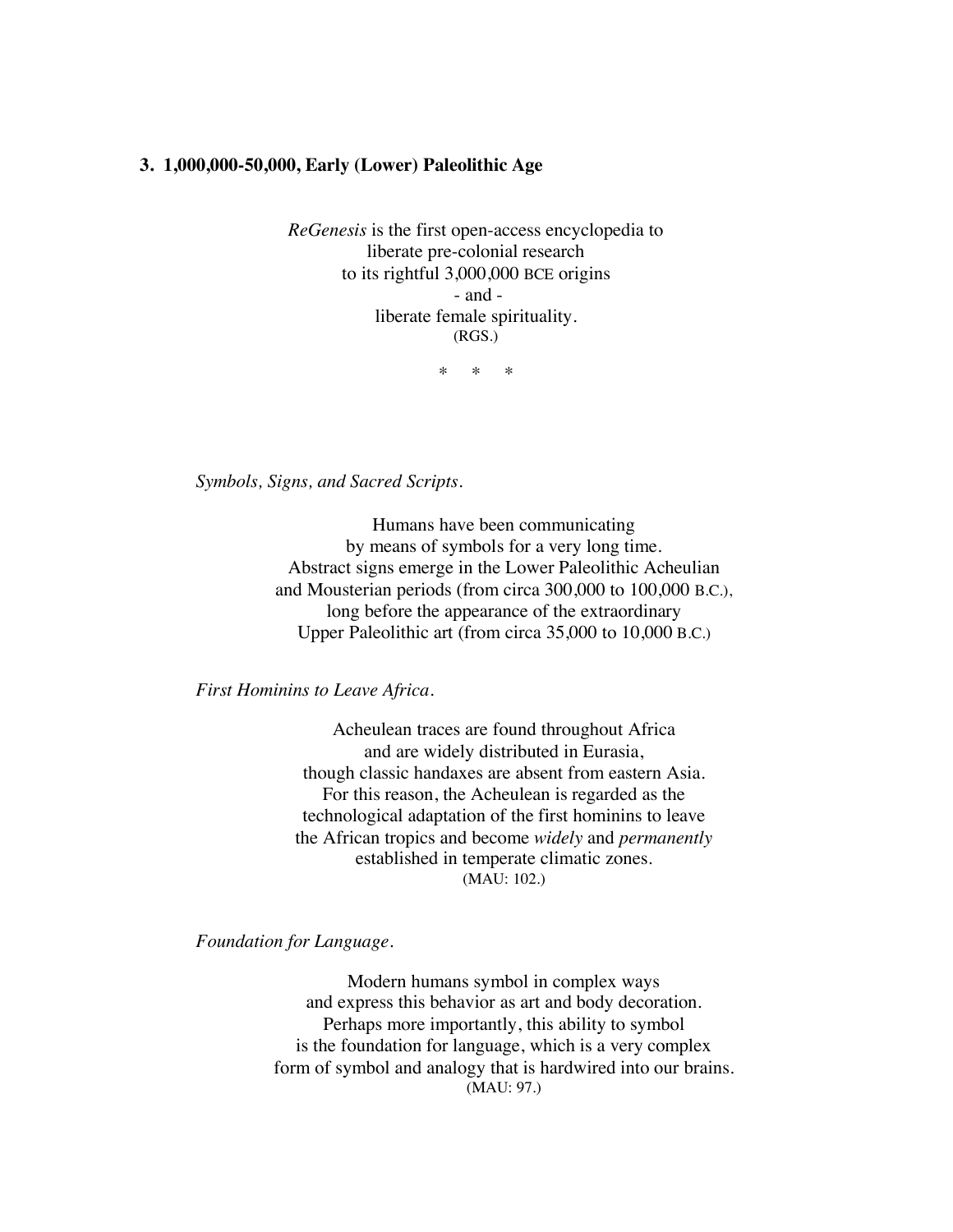The Early or Lower Paleolithic is from 1,000,000-50,000 BCE. Evidence of the initiating aspects of human culture evolution includes ancient stone tools \* and cave dwellings. To date, fire is believed to have been invented c. 1,000,000 – 500,000 BCE; use of ocher c. 285,000-200,000 BCE; cooking fires came into use c.  $300,000 - 250,000$  BCE; and human burial is indicated c.  $80,000$  BCE. In Upper Galilee, horse bones have been found as well as evidence of human made drainage and cave remains including the rhinoceros, cave-bear, hyena, reindeer, and elephant bones. Numerous human cave dwellings have also been discovered in Syria, Lebanon, Anatolia, North Arabian Desert, and South Kurdistan. Cave remains have also been excavated in England, France, Belgium, Switzerland, and Denmark. Rich cave discoveries include exquisite animals and an "astonishing number of symbol and sign groupings." (TLG: 44.) Tools and implements include various flint core items, lances, bodkins (bobbins), and bone needles.

## \* Update 2015.

Ancient stone tools have been discovered at Lomekwi 3 in West Turkana, Kenya. They were made 3.3 million years ago, predating the earliest sils of the first member of the human genus – Homo habilis – by about 500,000 years. 'The cores and flakes are clearly knapped,' says team member Sonia Harmand of Stony Brook University, but they are also very different from the Oldowan examples that were previously the earliest stone tools' (TFT: 12).

Humans have been communicating by means of symbols for a very long time. Abstract signs emerge in the Lower Paleolithic Acheulian and Mousterian periods (from circa 300,000 to 100,000 B.C.), long before the appearance of the extraordinary Upper Paleolithic art (from circa 35,000 to 10,000 B.C.) The familiar Upper Paleolithic images depict exquisite animals painted or etched on cave walls. They were also carved on bone or stone tools and made into figurines [figures] (TLG: 43).

## Further 2015 stone tools update.

In addition to the Lomekwi discoveries including primal stone tools, also see the 2015 scientific reports on the Rising Star Cave near South Johannesburg. "More than 1,500 fossil elements documenting the discovery constituted the largest sample for any hominin species in a single African site and one of the largest anywhere in the world." \* The Rising Star Cave is around 3 million years and landmark discoveries include a new hominin species called H. Naledi (star) between 2.5 to 2.8 million years old. Cave findings support a vast burial chamber of the H. Naledi (Homo habilis), "who were apparently among the first toolmakers." (CYA: A1, A3.) (Also, RGS: 538 BCE-70 CE, Second Temple Period**.)**

Wilford, John Noble. "Cave Yields Addition to the Human Family Tree." *New York Times*, Sept. 11, 2015: A1, A3. (CYA.)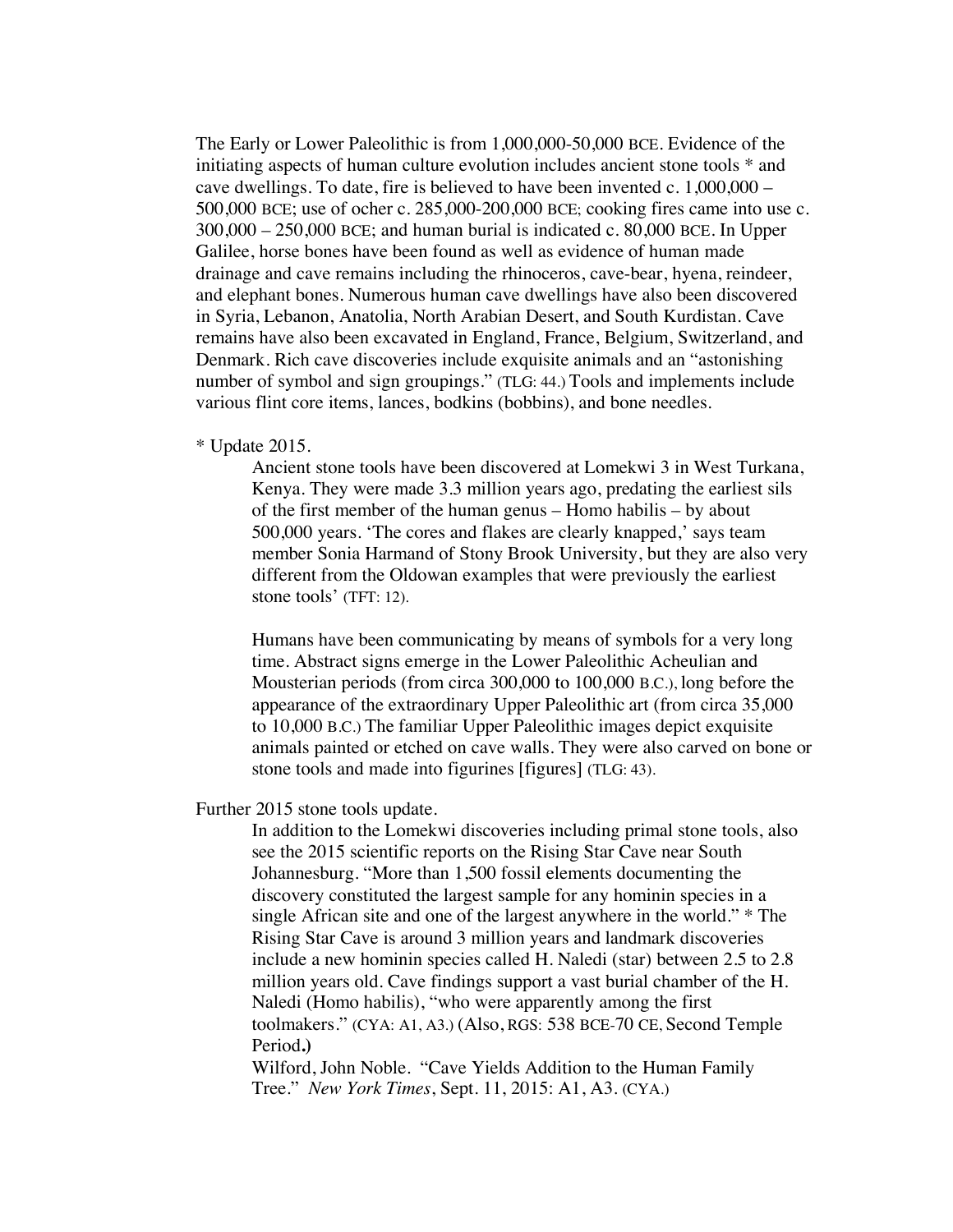*\** Given two thirds of the fossils have yet to be microscopically analyzed, further dating determinations remain in process.

Further research on the origin and subsequent uses of fire:

Goren-Inbar, Naama et al. "Evidence of Hominin Control of Fire at Gesher Benot Ya'aqov, Israel." *Science 304. 30* (Apr. 30, 2007): 725-727. (EHC.)

For further burial sites see keyword searches including: Shanidar in Iraq, Kebara Cave in Israel, Krapina in Croatia, Rising Star Cave in South Johannesburg.

For earlier burial dating considerations somewhere between 600,000-400,000 BCE, see the new findings on the UNESCO archaeological site of the Atapuerca Caves in the ancient Karstic region of Spain.

Further research on burial sites:

Harder, Ben. "Evolving in Their Graves: Early Burials Hold Clues to Human Origins." *Science News* 160. 24 (2001, Dec.): 380-381. (EIG.)

Research on single origin, DNA, and dating considerations:

*Journey of Man.* Dir. Jennifer Beamish. Eds. Clive Maltby, Gregers Sall, and Spencer Wells. Tigress Productions, Public Broadcasting Service (U.S.), et al. 1 videodisc (120 min.) PBS Home Video, 2004. (JOM.)

Tattersall, Ian. *The Fossil Trail: How We Know What We Think We Know about Human Evolution.* New York, NY: Oxford University Press, 2009. 209- 215. (FT.)

Further 2016 DNA genetic analysis of a single origin - and - dating considerations now concludes that people everywhere descended from the KhoiSan tribe in Namibia, South Africa. Also, according to Joshua M. Akey, we "know there were multiple dispersals out of Africa, but we can trace our ancestry back to a single one." (HWG: A6.)

Zimmer, Carl. "How We Got Here: DNA Points to a Single Migration From Africa." *New York Times,* 22 Sep. 2016: A1, A6. (HWG.)

Further considerations on sculptures plus caves and wall murals:

Anati, Emmanuel. *World Rock Art: The Primordial Language*. Capo di Ponte, Italy: Edizioni del Centro, 1993. (WRAP.)

Bataille, Georges. *Lascaux; Or, The Birth of Art: Prehistoric Painting. The Great Centuries of Painting.* Lausanne, Switzerland: 1955. (LBA.)

Bisson, Michael S. and Pierre Bolduc. "Previously Undescribed Figurines from the Grimaldi Caves." *Current Anthropology* 35.4 (Aug.-Oct. 1994): 458-468. (PU.)

Caldwell, Duncan. "Supernatural Pregnancies: Common Features and New Ideas Concerning Upper Paleolithic Feminine Imagery." *Arts & Cultures.* Geneva, Switzerland: Barbier-Mueller Museums, 2010. 52- 75. (SPC.)

Clottes, Jean. "Paleolithic Cave Art of France." *Bradshaw Foundation* (1995)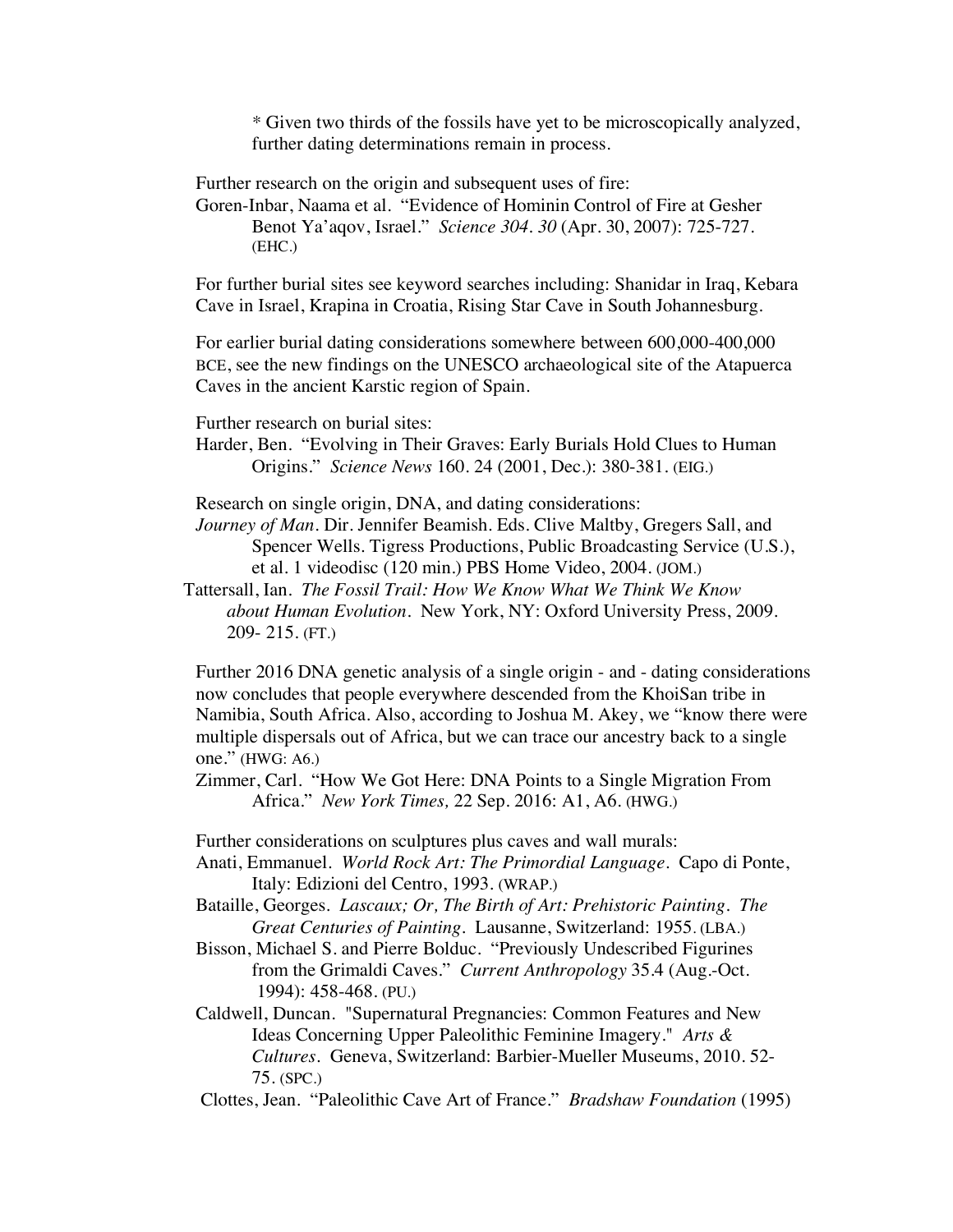Jun. 29, 2008 <http://www.bradshawfoundation.com/clottes/page4.php>. (PAF.)

Collins, Christopher. *Paleopoetics: The Evolution of the Preliterate Imagination*. New York, NY: Columbia University Press, 2013. (PE.)

- Conroy, L. P. "Female Figurines of the Upper Paleolithic and the Emergence of Gender." *Women in Archaeology: A Feminist Critique*. Eds. Hilary du Cros and Laurajane Smith. Canberra, Australia: Dept. of Prehistory, Research School of Pacific Studies, Australian National University, 1993. 153-160. (FF.)
- Mithen, Steven. "The Evolution of Imagination: An Archaeological Perspective." *Sub-Stance* 30.1/2 (2001): 28-54. (EI.)

Pfeiffer, John E. *The Creative Explosion: An Inquiry into the Origins of Art and Religion.* New York, NY: Harper & Row, 1982. (TCE.)

Wildgen, Wolfgang. "The Paleolithic Origins of Art, Its Dynamic and Topological Aspects, and the Transition to Writing." *Semiotic Evolution and the Dynamics of Culture.* Eds. Bax, Marcel, Barend van Heusden, and Wolfgang Wildgen. Bern, Switzerland: Peter Lang, 2004. 128-132. (PO.)

Further research indicates that ancient cave artists who made the hand stencils 'were predominately female':

Snow, Dean. "Sexual Dimorphism in European Upper Paleolithic Cave Art." *American Antiquity* 78.4 (Oct. 2013): 746-761. (SDE.)

Further research on ancient ochre: 500,000-300,000 Dark Mother Tan-Tan of Morocco; 285,000, Ochre at Kapthurin Formation Plus Other Sites; 92,000, Qafzeh Cave and Ochre Symbolism; 70,000, Blombos Cave and V Shaped Engraving; 50,000, African Homo Sapiens Migrations and Matrilineal Motherline; 10,000, Grotta dell'Addaura; 2600-2000, Early Bronze Age, Crete, Chthonian \* Prepalatial/Early Minoan (EM I-III); and 1500, Lachish Ewer, Triangle, and Menorah. (RGS.)

**\*** (Earth mother, Chthonia.)

Further Paleolithic research: 1,000,000-10,000, Paleolithic Overview; 50,000- 10,000, Late (Upper) Paleolithic Age; 50,000-30,000, Mousterian Age; 34,000- 28,000, Les Eyzies Vulva Engravings, Dordogne Caves; 30,000-25,000, Aurignacian Age; 30,000-25,000, Goddess of Willendorf, Austria; 25,000-20,000, Gravettian Age; 25,000-20,000, Goddess of Laussel; 24,000, Dolni Vestonice; 23,000, Goddess of Lespugue; 22,000, Maiden with Hood from Brassempouy; 20,000-15,000, Solutrean Age; 15,000-10,000, Magdalenian Age; 15,000-12,000, Lascaux Cave; 13,000-11,000, Altamira Cave; and 12,000, Pamukkale/Hierapolis, Anatolia (Central Turkey). (RGS.)

In addition to archaeologist, Emmanuel Anati; geneticist, L. Luca Cavalli-Sforza; linguist, Harald Haarmann; archaeomythologist, Marija Gimbutas; and cultural historian, Lucia Birnbaum, selected other works are recommended: Anati, Emmanuel. *Palestine before the Hebrews: A History, from the Earliest*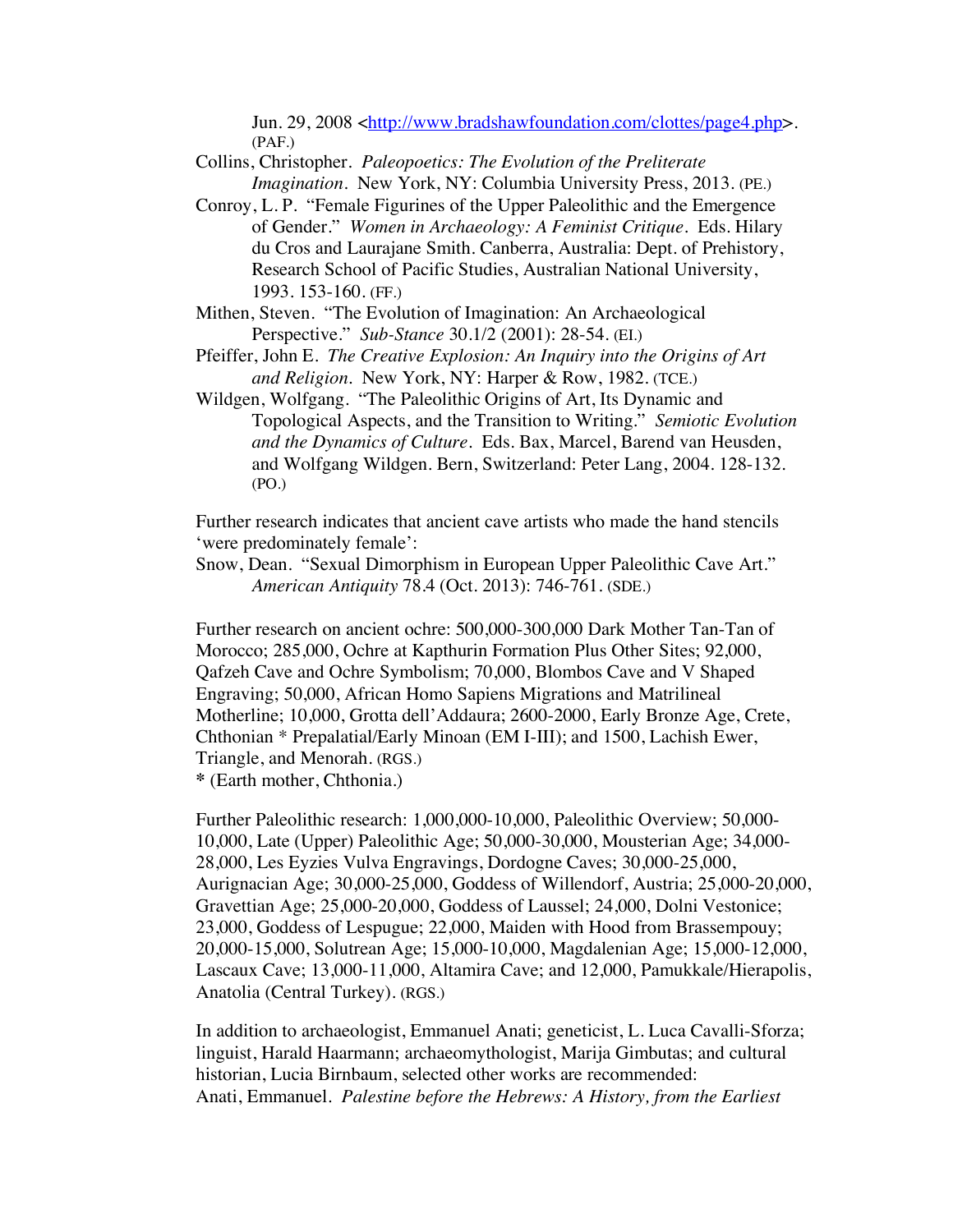*Arrival of Man to the Conquest of Canaan*. New York, NY: Knopf, 1963. (PB.) \_\_\_\_\_. *Rock-Art in Central Arabia*. Vol. I. Louvain, France: Institute Orientaliste. 1968. (RACA.) \_\_\_\_\_. *World Rock Art: The Primordial Language*. Capo di Ponte, Italy: Edizioni del Centro, 1993. (WRAP.) \_\_\_\_\_. "International Symposium on Prehistoric and Tribal Art." *The Biblical Archaeologist* 59.2 (Jun. 1996): 131. (ISP.) \_\_\_\_\_. "The Rock Art of the Negev Desert." *Near Eastern Archaeology* 62.1 (Mar. 1999): 22-34. (RA.) \_\_\_\_\_. "Introducing the World Archives of Rock Art (WARA): 50,000 Years of Visual Arts." Valcamonica Symposium, Capo di Ponte, Edizioni del Centro. *New Discoveries, New Interpretations, New Research Methods* XXI (2004). 51-69. (ITWA.) Birnbaum, Lucia Chiavola. *Dark Mother: African Origins and Godmothers*. San Jose, CA: 2001. (DM.) Cavalli-Sforza, Luigi Luca, Paolo Menozzi, and Alberto Piazza. "Demic Expansions and Human Evolution." *Science* 259 (Jan. 29, 1993): 639- 646. (DEHE.) \_\_\_\_\_. *The History and Geography of Human Genes*. Princeton, NJ: Princeton University Press, 1994. (HGHG.) Cavalli-Sforza, Luigi Luca. "Genetic Evidence Supporting Marija Gimbutas' Work on the Origin of Indo-European People*." From the Realm of the Ancestors: An Anthology in Honor of Marija Gimbutas*. Ed. Joan Marler. Manchester, CT: Knowledge, Ideas and Trends, Inc., 1997. 93-101. (GE.) \_\_\_\_\_. *Genes, Peoples, and Languages.* New York, NY: North Point Press, 2000. (GPL.) Collins, Christopher. *Paleopoetics: The Evolution of the Preliterate Imagination*. New York, NY: Columbia University Press, 2013. (PE.) Dunbar, Robin Ian MacDonald, Chris Knight, and Camilla Power, Eds. *The Evolution of Culture: A Historical and Scientific Overview.* Edinburgh, Scotland: Edinburgh University Press, 1999. (EC.) Gimbutas, Marija Alseikaite. *Goddesses and Gods of Old Europe, 6500-3500 BC: Myths and Cult Images*. 2nd ed. London, England: Thames and Hudson, Ltd., 1984. [*The Gods and Goddesses of Old Europe, 7000-3500 BC: Myths, Legends, and Cult Images.* Berkeley, CA: University of California Press, 1974.] (GGE.) \_\_\_\_\_. *The Language of the Goddess*. San Francisco, CA: Harper San Francisco, 1989. (LOG.) \_\_\_\_\_. *The Civilization of the Goddess: The World of Europe*. San Francisco, CA: Harper, 1991. (COG.) \_\_\_\_\_. "Tombs as Wombs of the Goddesses." Ed. Miriam Robbins Dexter. *Shaman's Drum* No. 51 (Spring 1999): 41-49. (TAW.) \_\_\_\_\_. *The Living Goddesses*. Supplemented and Ed. by Miriam Robbins Dexter. Berkeley, CA: University of California Press, 1999. Proof copy. (TLG.)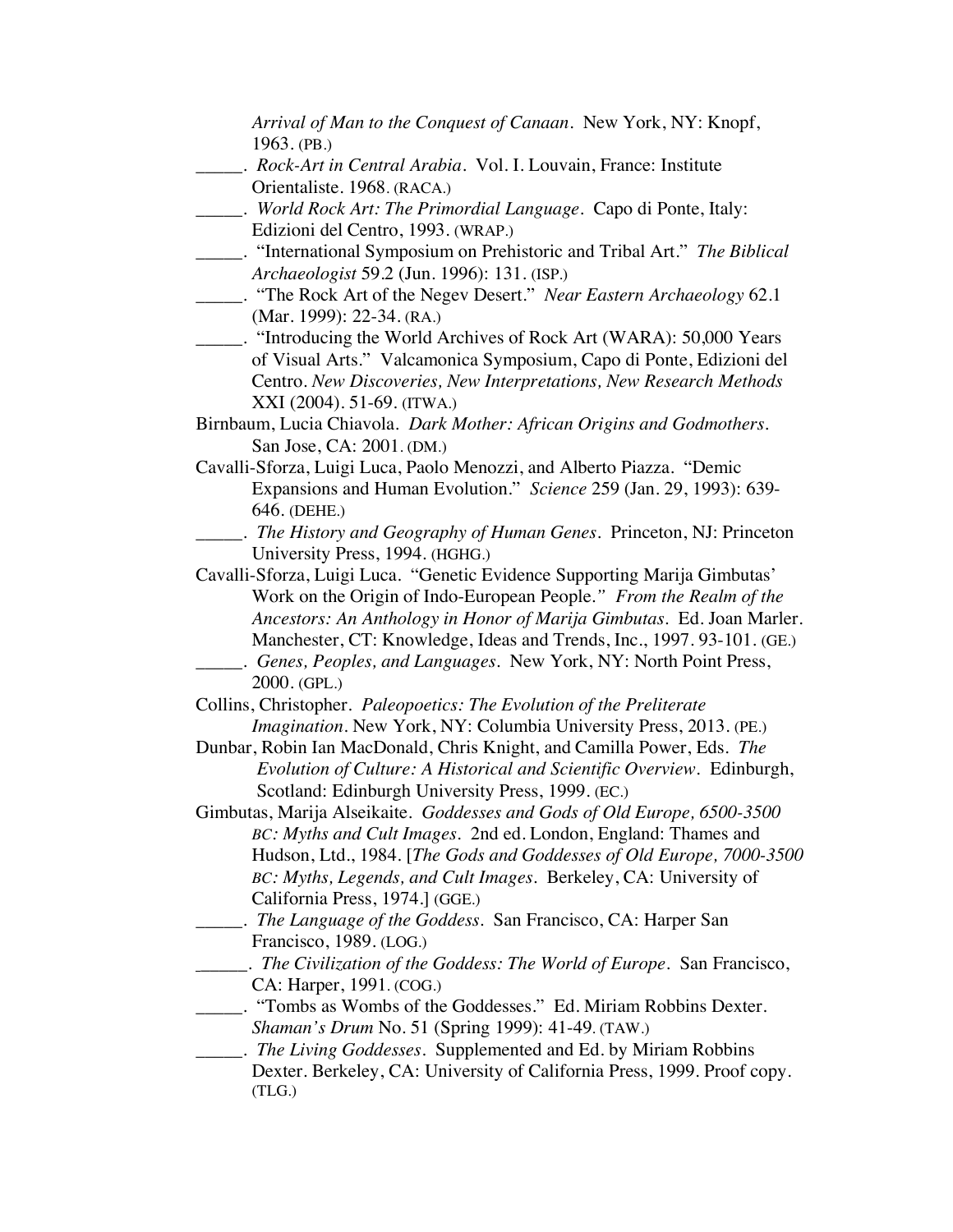- Greenspan, Stanley and Stuart Shanker. *The First Idea: How Symbols, Language, and Intelligence Evolved from Our Early Primate Ancestors to Modern Humans*. Cambridge, MA: Da Capo Press, 2004. (FI.)
- Haarmann, Harald. *Early Civilization and Literacy in Europe: An Inquiry into Cultural Continuity in the Mediterranean World*. New York, NY: Mouton de Gruyter, 1996. (ECLE.)
- \_\_\_\_\_. "Writing in the Ancient Mediterranean: The Old European Legacy." *From the Realm of the Ancestors: An Anthology in Honor of Marija Gimbutas*. Ed. Joan Marler. Manchester, CT: Knowledge, Ideas and Trends, Inc., 1997. 108-121. (WAM.)
- \_\_\_\_\_. *Ancient Knowledge, Ancient Know-How, Ancient Reasoning: Cultural Memory in Transition, from Prehistory to Classical Antiquity and Beyond*. Amherst, NY: Cambria Press, 2013. (AN.)
- *Journey of Man.* Dir. Jennifer Beamish. Eds. Clive Maltby, Gregers Sall, and Spencer Wells. Tigress Productions, Public Broadcasting Service (U.S.), et al. 1 videodisc (120 min.) PBS Home Video, 2004. (JOM.)
- Marean, Curtis W. and Zelalem Assefa. "The Middle and Upper Pleistocene African Record for the Biological and Behavioral Origins of Modern Humans." Ann Brower Stahl, Ed. *African Archaeology: A Critical Introduction*. Malden, MA: Blackwell Pub., 2005. 93-129. (MAU.)
- Mitchell, Peter. *African Connections: Archaeological Perspectives on Africa and the Wider World.* Walnut Creek, CA: AltaMira, 2005. (ACA: 205- 226.)
- Robb, J. E. "The Archaeology of Symbols." *Annual Review of Anthropology* 27.327 (1988): 46. (AS.)
- Stahl, Ann Brower, Ed. *African Archaeology: A Critical Introduction*. Malden, MA: Blackwell Pub., 2005. (AAC.)

Further research on ancient Dark Mothers (Creatrix?) and related trade routes: 500,000-300,000, Dark Mother Tan-Tan of Morocco; 280,000-250,000, The Berekhat Ram Figure; 70,000, Blombos Cave and V Shaped Engraving; 50,000, African Homo Sapiens Migrations and Matrilineal Motherline; 40,000, Har Karkom; 30,000-25,000, Aurignacian Age; 30,000-25,000, Goddess of Willendorf, Austria; 26,000, Grimaldi Caves; 25,000-20,000, Gravettian Age; 25,000, Caravanserai, Trade Routes, and Dark Mothers; 25,000-20,000, Goddess of Laussel; 24,000, Dolni Vestonice; 23,000, Austrian Goddess of Lespugue; 10,000, Grotta dell'Addaura; 7000, Jericho, Canaan/Palestine: Mesolithic to Neolithic; 7000, Hieros Gamos*;* 6000, Sicilians to Malta; 5200, Malta and Gozo; 4700, Dolmens; 2200, Nahariyah and Ashrath-Yam; 1900-1800, Dawning of the African Alphabet and the Aniconic Goddess Triangle; 1000, Ephesus, Anatolia; 800, Tanit; 800, Carthage, Africa, the Goddess Tanit and Sacrifice; 750-650, Cybele and King Midas, Anatolia; 664-525, Neith and the Black Virgin Mary Temple at Sais, Egypt; 600, Goddess Kaabou at Petra, Jordan plus Mecca, Saudi Arabia; 400, Cathedra Goddess Isis; and 370, Isis and Philae, Egypt. (RGS.)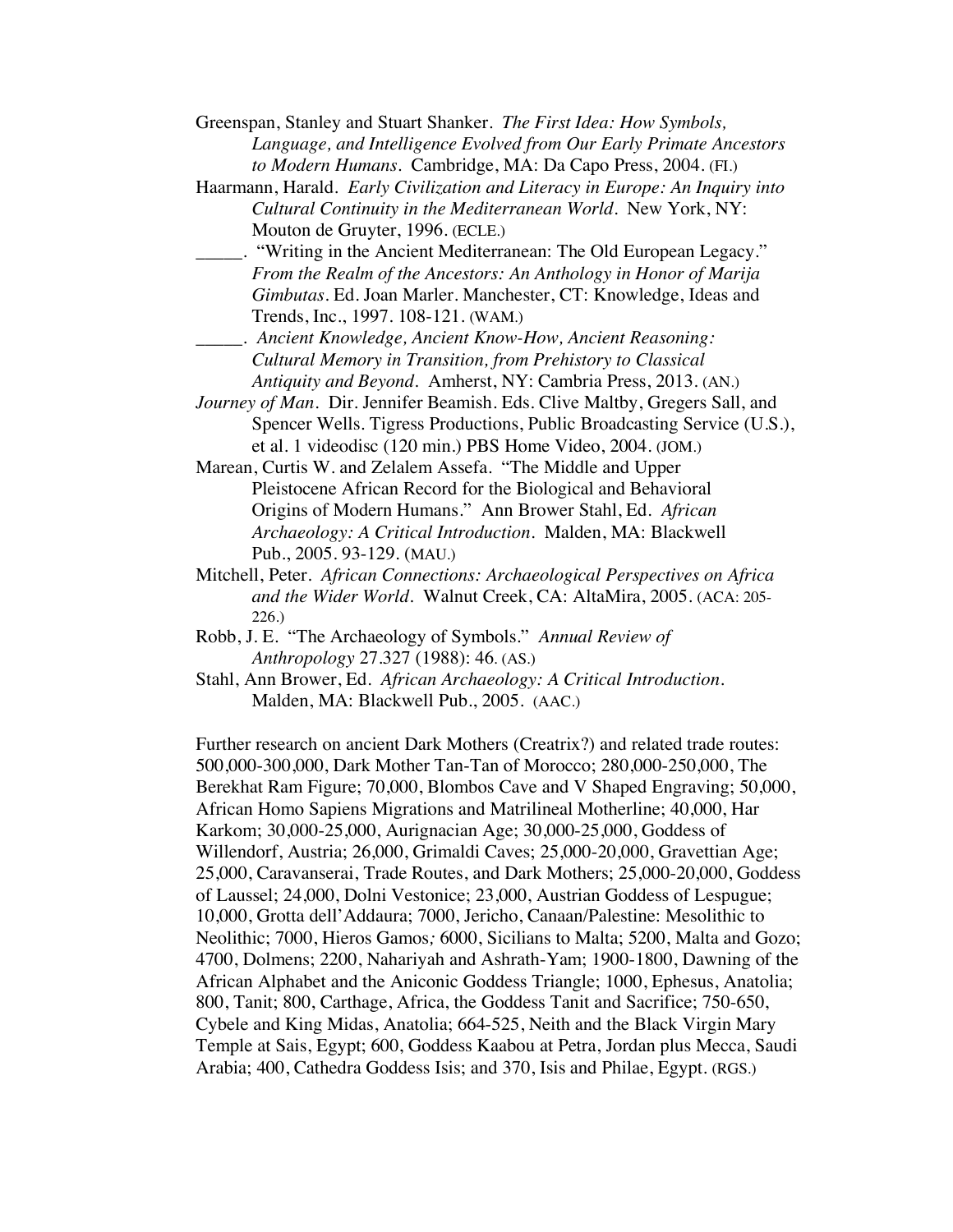Additional Goddess considerations from other ancient populations include: German Hoherfels (40,000 BCE); Russian Kostenki - Borshevo (25,000 BCE); \* and French Carbonnel (4,000 BCE).

\* Although Stone Age female (i.e. vulva) finds throughout Western Europe-Siberia are abundant, the archaeological male (phallus) discoveries are rare and timeline starts around 28,000-26,000 BCE. (Don Hitchcock. Donsmaps.com/venustimeline.html)

Further research on the earliest tool discoveries as released in 2015:

Zimmer, Carl. "Bones to Pick on Evolution." *New York Times*, Jun. 2, 2015: D3. (BPE.)

Zorich, Zach. "The First Toolkit." *Archaeology* 68.4 (Jul.-Aug. 2015): 12. (TFT.)

IMAGE: TAN-TAN: MOROCCO.

ILLUSTRATION: © GSA. DESCRIPTION: DARK MOTHER TAN-TAN, MOROCCO. SLIDE LOCATION OCHRE DISK, SHEET , ROW , SLEEVE , SLIDE # , 500,000-300,00 BCE. ON LOCATION: GLOBAL RESEARCH OF DARK MOTHER TAN-TAN, MOROCCO. PHOTO NOTE: ILLUSTRATION.

NOTE 1: SELECTED EXAMPLES OF AFRICAN DARK MOTHERS DISCUSSED IN *REGENESIS* ARE: TAN-TAN; THE BEREKHAT RAM; BRASSEMPOUY; WILLENDORF; LAUSSEL; DOLNI VESTONICE AND LESPUGUE. (WKP: 11-26-05; EKP: 89-135.) (SOURCE: ENTRY ABOVE.)

PHOTO NOTE ILLUSTRATOR, TAMARA THEBERT.

IMAGE: BEREKHAT RAM: GOLAN HEIGHTS, ISRAEL. ILLUSTRATION © GSA DESCRIPTION: BEREKHAT RAM FIGURE FROM GOLAN HEIGHTS. SECOND OLDEST REPRESENTATIONAL ART FIGURE THAT HAS BEEN DISCOVERED.

SLIDE LOCATION OCHER (OCHRE) DISK, SHEET , ROW , SLEEVE , SLIDE # , 280,000- 250,000 BCE.

ON LOCATION: GLOBAL RESEARCH OF GOLAN HEIGHTS, ISRAEL (ORIGINALLY THE LEVANT).

PHOTO NOTE: ILLUSTRATION TAMERA THEBERT.

NOTE 1: "SINCE THE BEREKHAT RAM INCLUDES OCHER (OCHRE) PLUS OTHER AFRICAN DARK MOTHER FIGURE ATTRIBUTES, THE EVIDENCE IS HARD TO IGNORE" (RGS). (NLBR: 123-67; BRF: 327-337; FAA: 411.)

NOTE 2: SELECTED EXAMPLES OF AFRICAN DARK MOTHERS DISCUSSED IN *REGENESIS* ARE: TAN-TAN; THE BEREKHAT RAM; BRASSEMPOUY; WILLENDORF; LAUSSEL; DOLNI VESTONICE AND LESPUGUE. (WKP: 11-26-05; EKP: 89-135.) (SOURCE: ENTRY ABOVE.)

PHOTO NOTE: FOR FURTHER BEREKHAT RAM RESEARCH AND IMAGES: RESOURCE: (ARCHAEOLOGY, ARCHITECTURE & ART.) RESOURCE: (MUSEUM ART RESOURCE.)

IMAGE: STONE CIRCLES: GOLAN HEIGHT, ISRAEL. ILLUSTRATION: © GSA. DESCRIPTION: IN 1981-1982, THE BEREKHAT RAM WAS DISCOVERED AT GOLAN HEIGHTS, ORIGINALLY IN THE LEVANT. SLIDE LOCATION BIB ARCH, SHEET 1, ROW 4, SLEEVE 2, SLIDE #17, 280,000-250,000 BCE. CU\_BAR\_S1\_R4\_SL2\_S17.jpg

CO\_BAR\_S1\_R4\_SL2\_S17\_ILL.